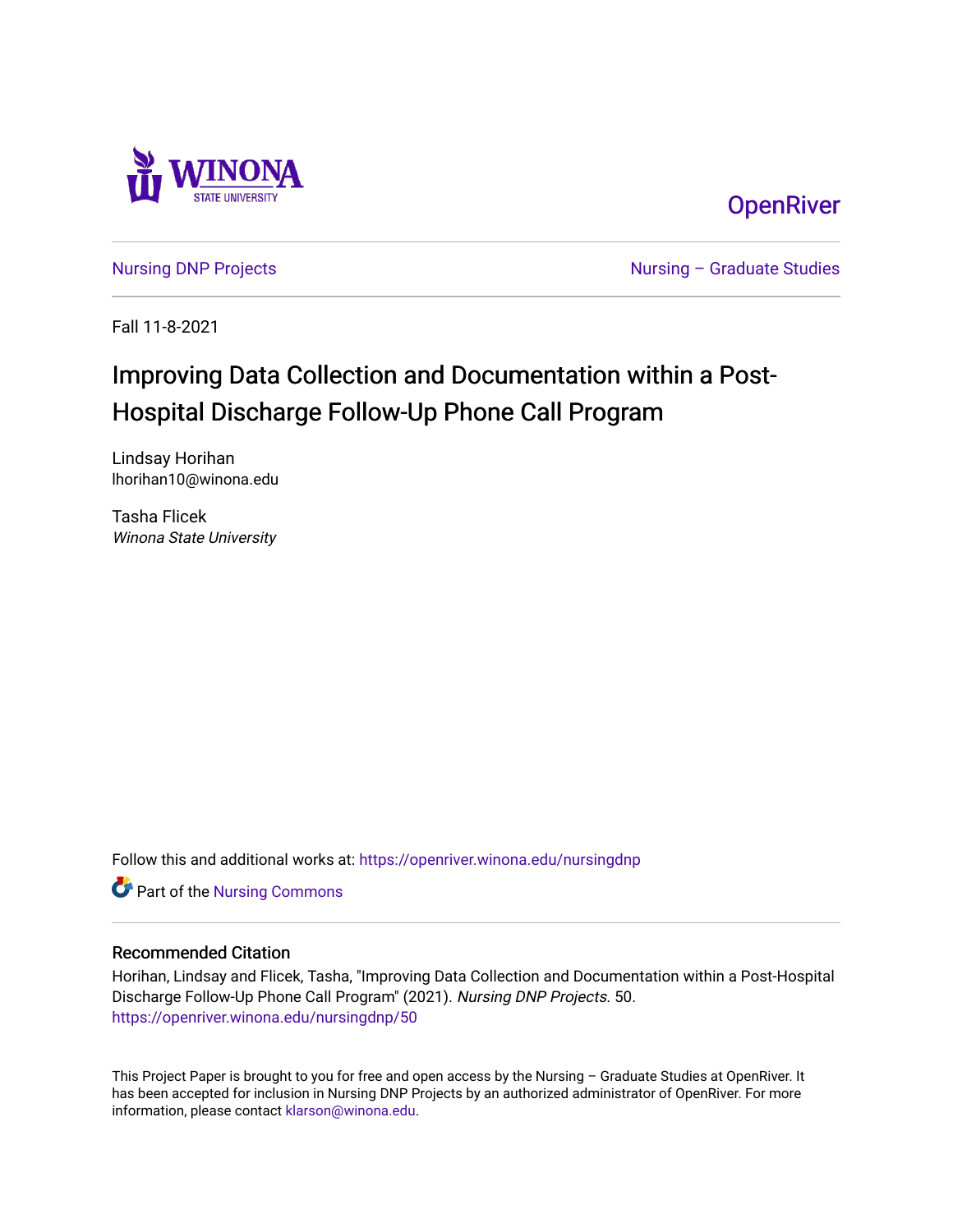Improving Data Collection and Documentation within a

Post-Hospital Discharge Follow-Up Phone Call Program

Tasha Flicek, BSN, RN

Lindsay Horihan, BSN, RN

Winona State University

Acknowledgements: Angela Mattson, DNP, RN; Stephanie Witwer, PhD, RN; Jennifer

Prochnow, DNP, MBA, RNC-MNN, NEA-BC, PHN; Kimberly Langer, DNP, APRN, CNP,

ACNP-BC, FNP-C; Julie Ponto, PhD, APRN, CNS, AGCNS-BC, AOCNS®

Conflicts of Interest: None declared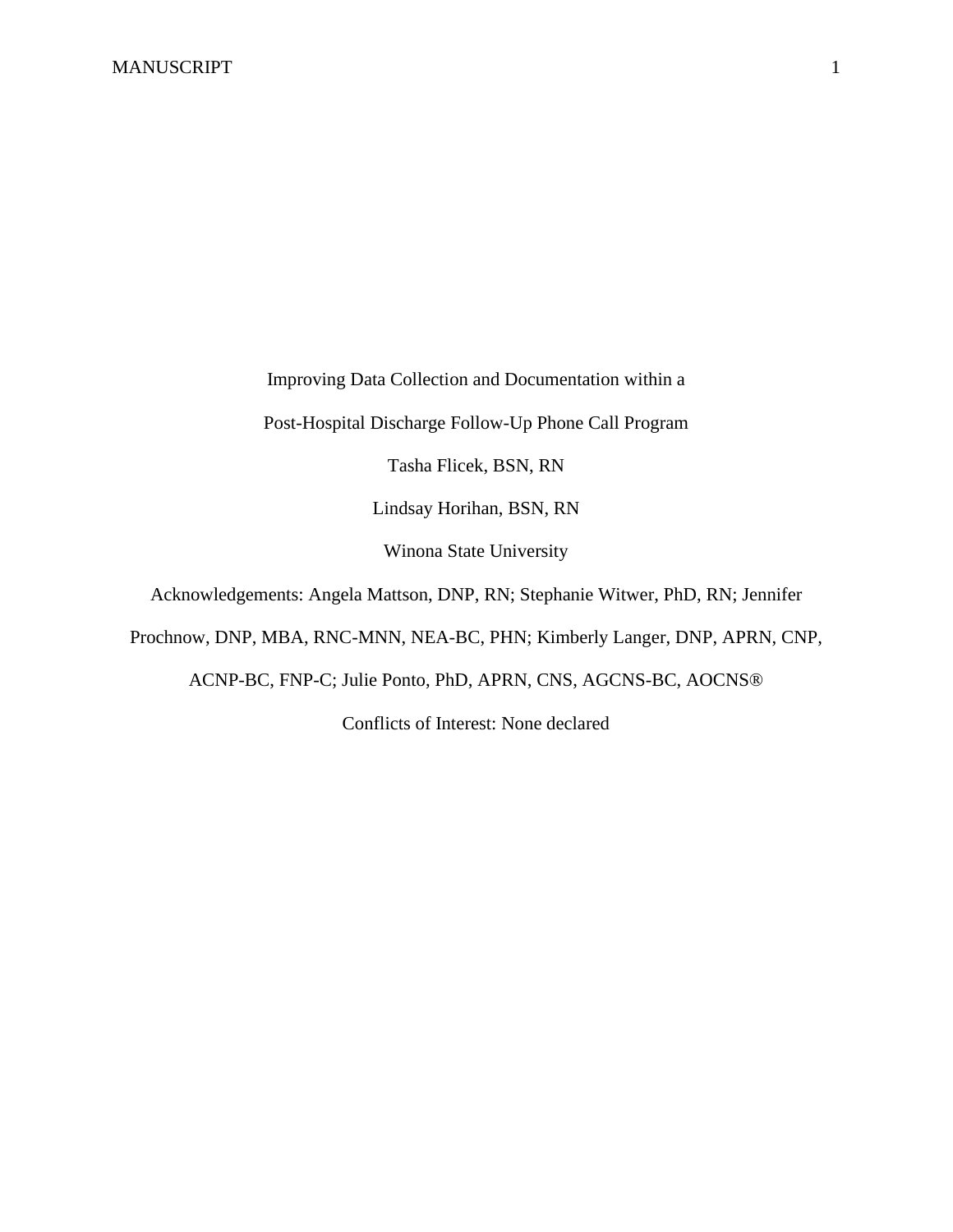#### **Abstract**

Hospital discharge with quality patient education and instruction is paramount for the success of recovery and mitigation of readmission. Identification of gaps within hospital discharge can lead to strategies to improve the discharge process. A project was designed to improve data collection, documentation of discrepancies (gaps/events), and analysis of data relating to patient and process outcomes of a post-discharge follow-up phone call program. Interventions included a newly implemented algorithm to outline a phone call workflow, refine data collection, and evaluate outcomes. Data collection to increase identification of gaps in care from discharge to follow-up aid in improving patient outcomes. Keywords: *follow-up, phone call, primary care, discharge education, RN education.*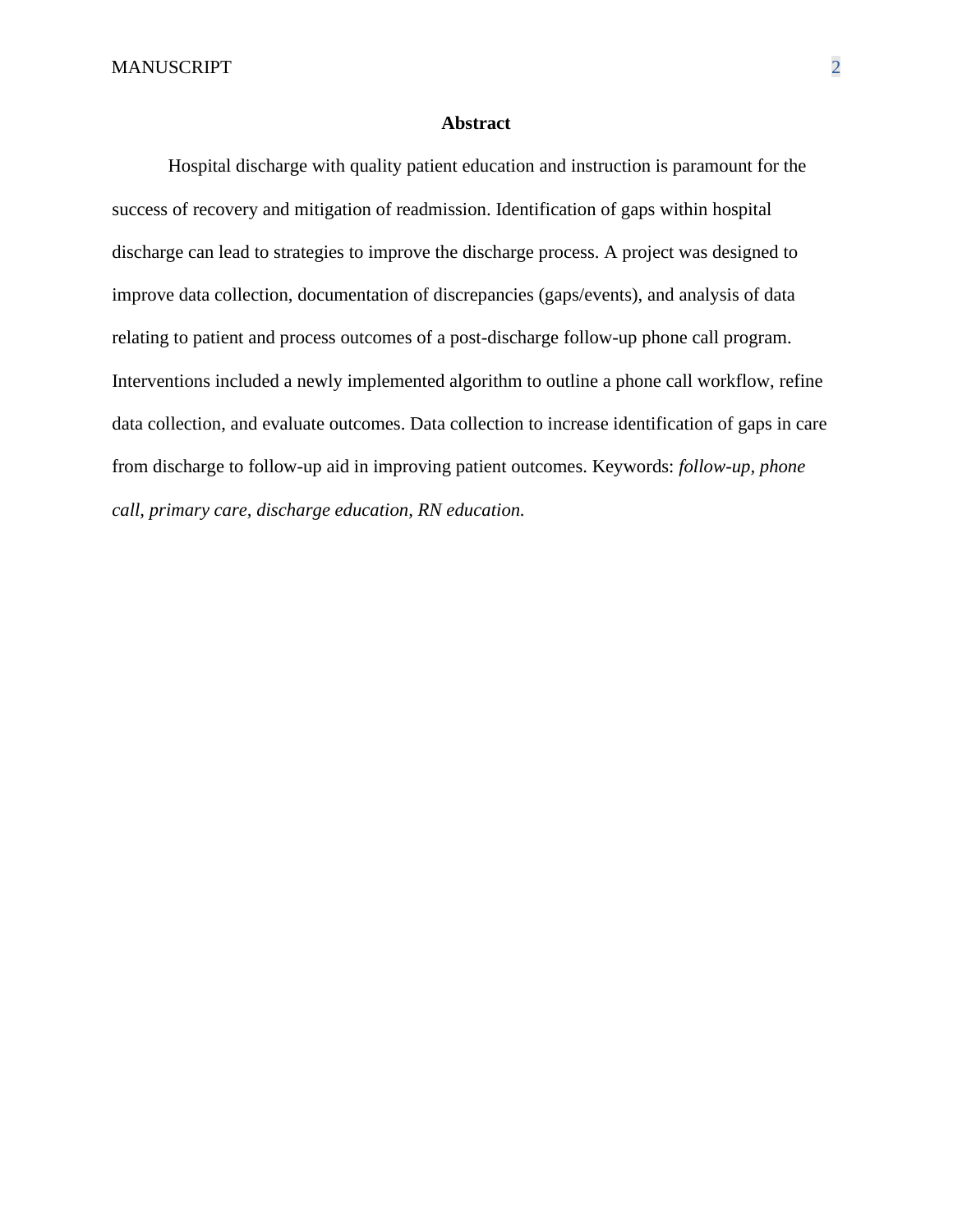#### **Background**

Preventing hospital readmission within 30 days of discharge is a strategy that medical institutions across the continuum use to influence healthcare costs, and to decrease the risk of loss of reimbursement from insurance programs, specifically Medicare, for patients who may be readmitted within 30 days of previous hospitalization. Hospital readmission rates are among the top priorities of most medical institutions as it affects their payment from insurance companies and the Centers of Medicare and Medicaid Services (CMS). The CMS (2017) explains that a "30-day all-cause hospital readmission measure is a risk-standardized readmission rate for beneficiaries ages 65 or older who were hospitalized at a short-stay acute-care hospital and experienced an unplanned readmission for any cause to an acute care hospital within 30 days of discharge".

A primary care clinic in Southeastern Minnesota utilized a post-hospital discharge follow-up phone calls (PDFUPC) program to prevent 30-day hospital readmissions, however, the effectiveness of the program was unknown and required further review and evaluation. Postdischarge follow-up phone call programs can positively improve patient outcomes, satisfaction, and contribute to a reduction of healthcare costs (Cassavettes, 2018; Christie et al., 2020; Clari et al., 2015; Coberley et al., 2018; Constantino et al., 2013; Harrison et al., 2011; Jayakody et al., 2016; Lewis et al., 2017; Luciani-McGillvray, 2020; Mathew, 2016; Mitchell et al., 2016; Mwachiro et al., 2020; Schuller et al., 2015; Theriot, 2016; & Zhang et al., 2011). Additionally, Tang et al. (2014) noted that PDFUPCs improve post-hospital care by identifying clinical and care-coordination issues early due to inadequate discharge education, such as medication questions and attendance for follow-up appointments. Information gathered via PDFUPCs found that feedback can be provided directly to hospital units to enhance care delivery related to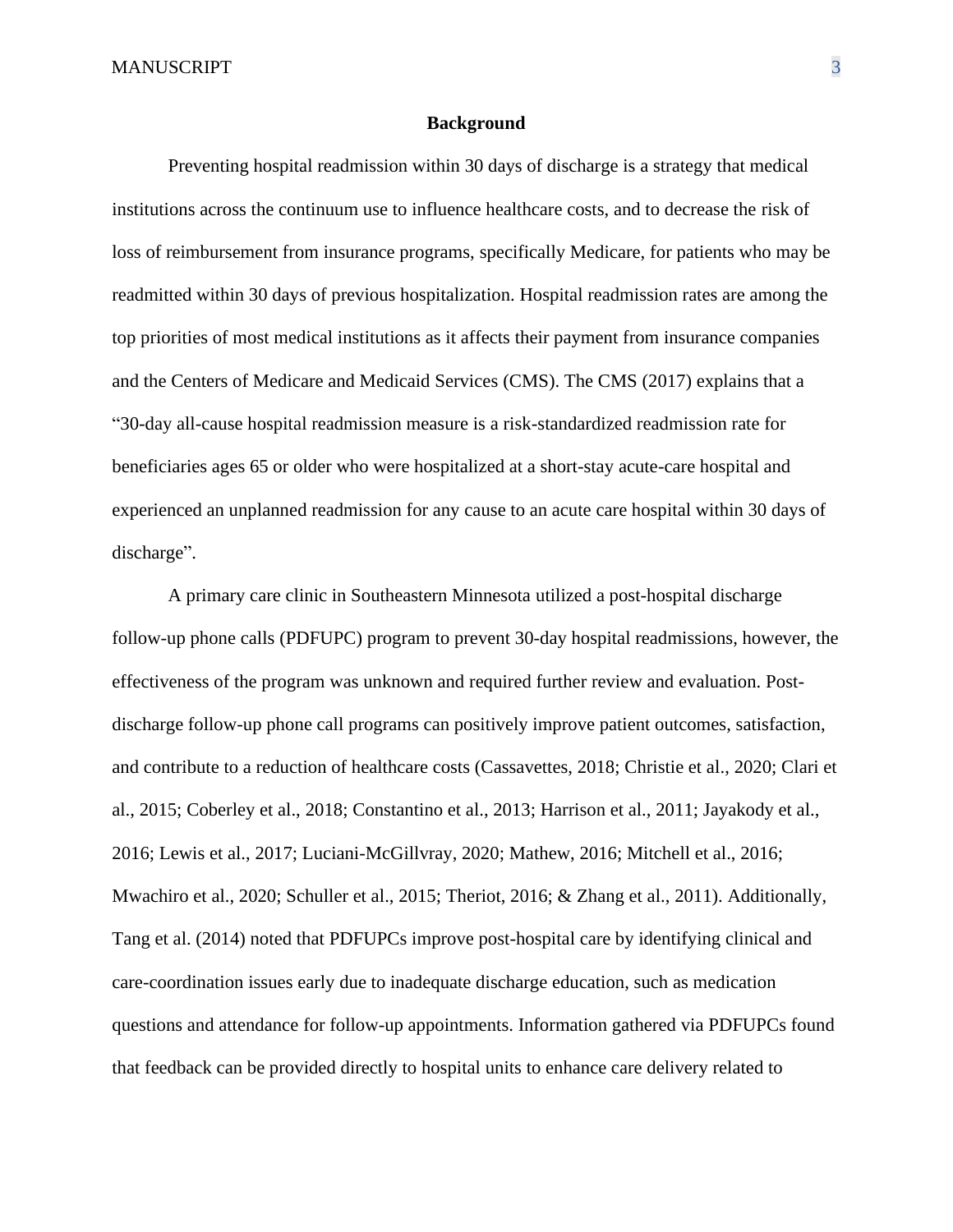discharge instruction and improve patient discharge education and reinforcement of discharge recommendations (Schuller et al., 2015).

A clinical scholarship project was developed to expand on data collection methods for an existing post-hospital discharge follow-up phone call program for established primary care patients. The existing follow-up phone call process consisted of a Primary Care Coordinator Registered Nurse (PCCRN) who received a notification via an electronic health record (EHR) generated report that a primary care patient was discharged from the hospital setting, thus triggering the initiation of the PDFUPC process. The PCCRN would attempt to contact the patient within the first 48 business hours following discharge, as evidenced within the literature (Cassavettes, 2018; Downes et al., 2015; Lewis et al., 2017; Luciani-McGillivray et al., 2020). If the PCCRN was unable to connect with the patient on the first attempt, a second attempt of communication would be initiated 48 business hours from the initial phone contact attempt. If the PCCRN successfully connected with the patient on the first or second attempt, the PCCRN would complete a focused assessment based on the primary reason for hospitalization and document findings in a pre-determined template within the EHR. During the assessment (phone call), if the PCCRN discovered a discrepancy within the discharge process, education, or instructions, the discrepancy was then reported via the Research Electronic Data Capture (REDCap) Discrepancy Survey tool. Downes et al. (2018) defines a discrepancy "as an inconsistency between the 2 lists with respect to drug, dose, or frequency" (p. 560). In the Primary Care department, administrative leadership defined discrepancies as "errors" or "nearmiss events" relating to elements of patient discharge. Examples of discrepancies are lack of education on medication or post-discharge care, medication list not updated prior to dismissal, durable medical equipment instruction and prescriptions were not provided, and proper follow-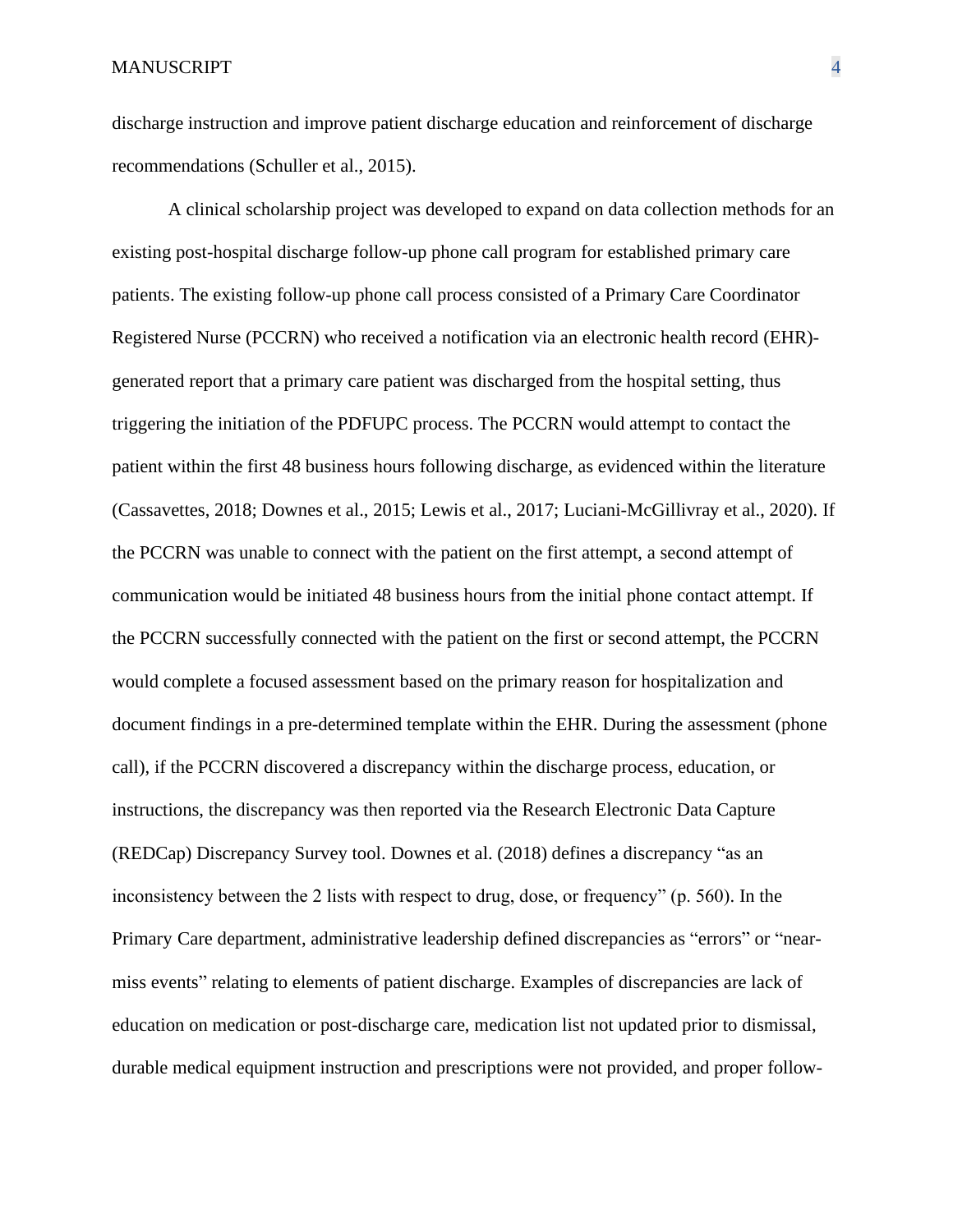up appointments, consults, and services were not scheduled. Based on the outcomes of the PCCRN assessment, if the patient required a follow-up appointment within the primary care clinic, the PCCRN would coordinate scheduling with a scheduling specialist.

To improve the current post-discharge follow-up phone call process, the project began by collecting baseline PCCRN knowledge of data collection, educating the PCCRNs on the importance of reporting discrepancy data via the REDCap Discrepancy Survey tool (Christie et al., 2020), and creating an algorithm to achieve efficient methods of extracting and analyzing data provided through the REDCap Discrepancy Survey tool. The improved system of data collection was used to evaluate the program's impact on process and patient outcomes, such as decreased rates of 30-day readmission. The project leads defined readmission as patients that were admitted into the hospital or visited an Emergency Department for treatment. The projected outcomes of the intervention included (a) enhance consistent use of the current REDCap Discrepancy survey tool to address discharge discrepancies (b) development of a plan for monthly collection and review of data, (c) delivery of recommendations to nursing administration and quality improvement representative to achieve project sustainability upon project completion, (d) comparison of completion rates of follow-up phone calls pre- and postproject implementation, and (e) comparison of readmission rates (pre- and post-intervention implementation.

#### **Materials and Methods**

The project setting was a primary care clinic within a large, midwestern tertiary care medical institution in which PCCRNs conducted follow-up phone calls for established patients after recent hospital discharge. All PCCRNs in the population setting were subject to the pre/post-education assessments and algorithm intervention. The PCCRNs were provided a pre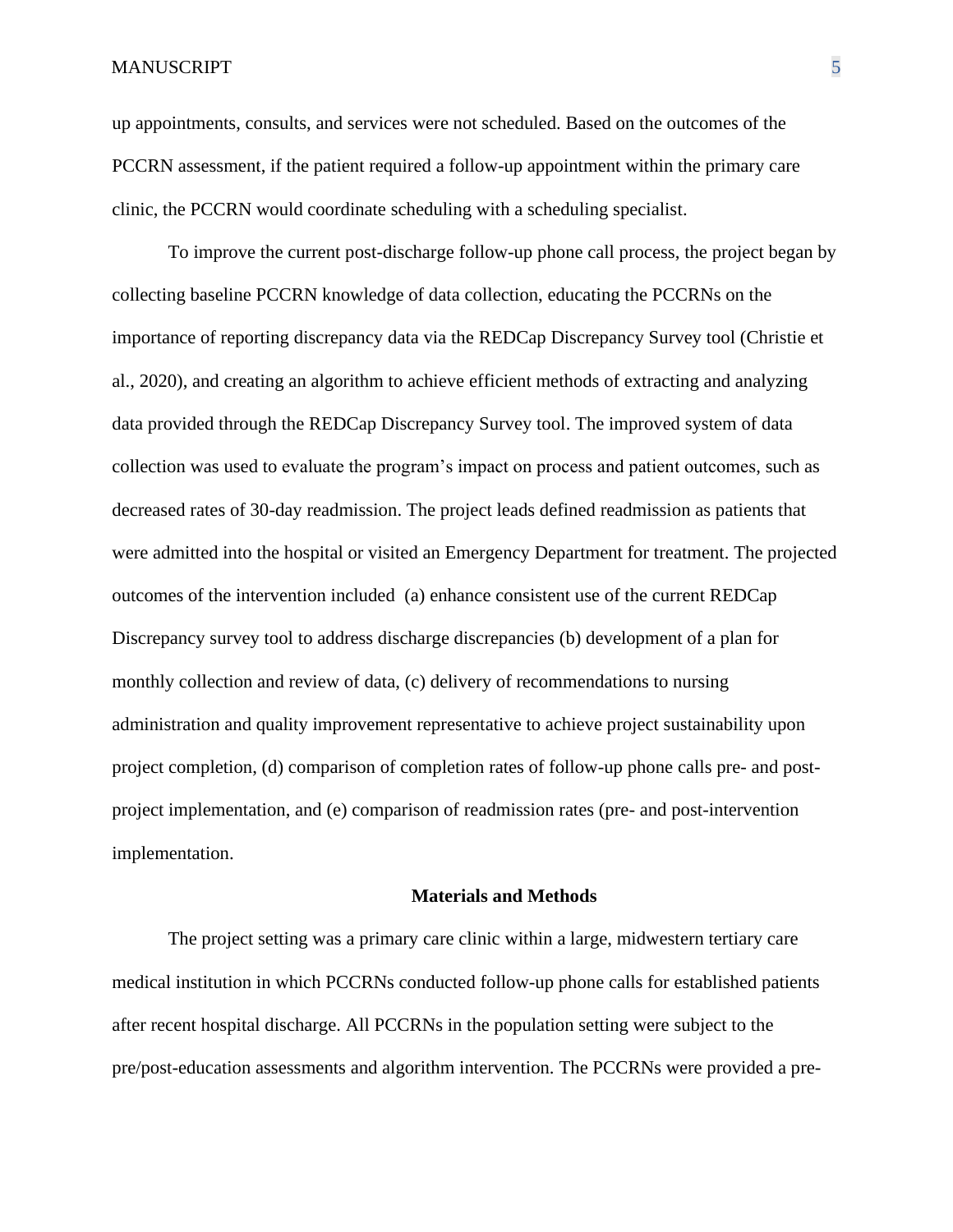assessment survey to determine baseline knowledge of how and when to report a discrepancy via the REDCap Discrepancy Data survey tool. Following the pre-assessment, an education module was presented and recorded to be used for ongoing education for new and current staff. The purpose of the module was to provide nursing staff with updated education regarding how and when to record discrepancies noted during PDFUPCs, to reinforce the importance and effects of reporting discrepancies, to provide the definition and criteria for discrepancy qualifications, and to educate about the effective use of the newly implemented algorithm. The presentation offered an overview of the project, education module objectives, project purpose, and project outcomes. The education module also included a review of the REDCap Discrepancy Survey tool. The REDCap Discrepancy Survey was a tool designated for reporting discharge education and instruction discrepancies identified by the PCCRNs during the PDFUPCs. Due to PDFUPC data not being collected and analyzed consistently, significant opportunities for process improvement may have been missed. The project leads developed an algorithm that provided a uniform workflow to be used by each PCCRN for each phone call conducted to accurately capture discrepancy data. Following completion of the PCCRN staff education module, the algorithm was implemented into practice for a 90-day project intervention phase. The post-education assessment was administered upon project completion and the results were compared and statistically analyzed. Readmission data was collected and analyzed in 30-day increments throughout the project intervention phase.

#### **Pre-Intervention Data Collection**

#### **Staff survey data**

Prior to administration of the PCCRN staff education module PowerPoint presentation, a pre-education assessment was conducted. Electronic surveys were distributed to each PCCRN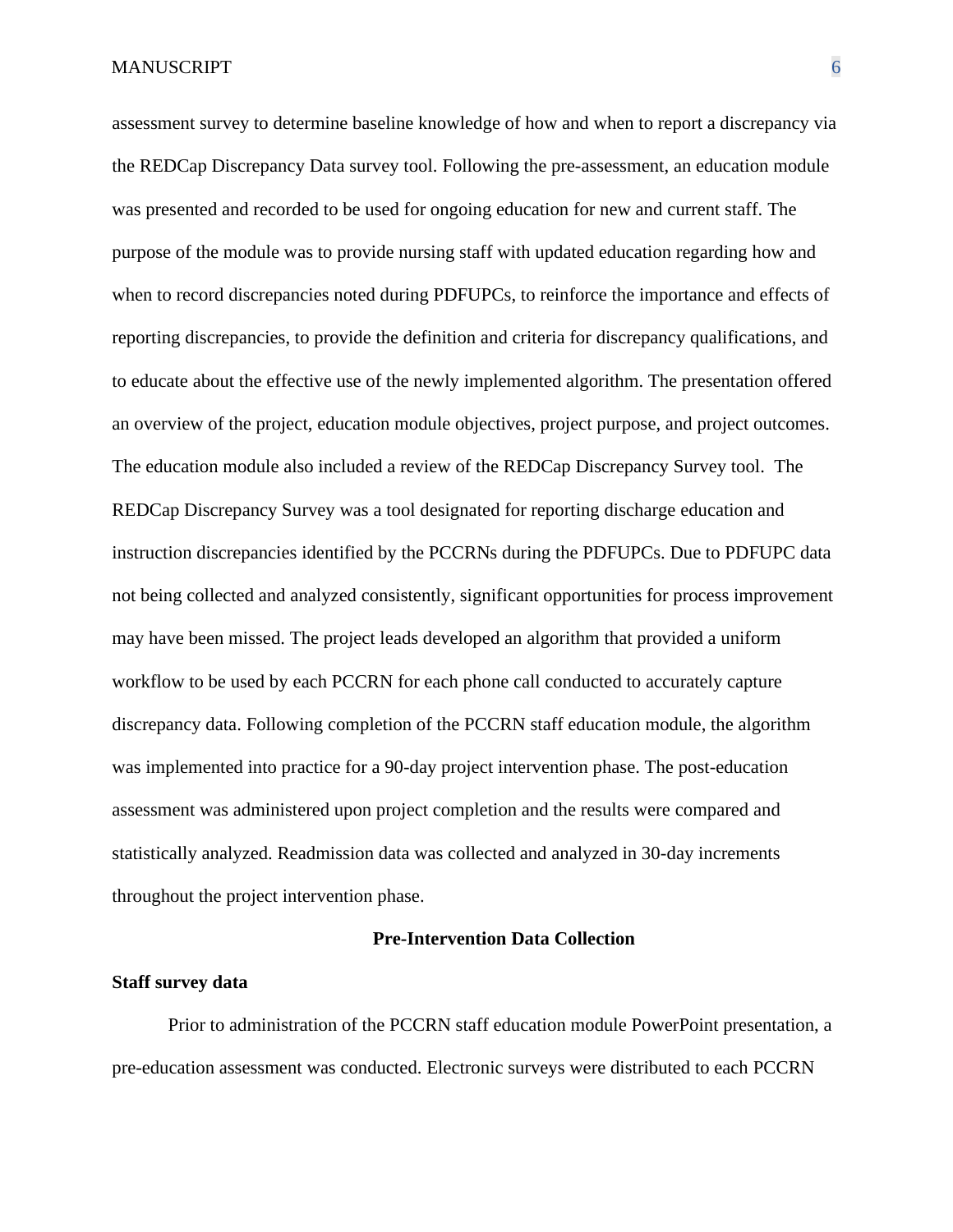staff member of the primary care department with a response rate of 16 out of 30 (53.3%). Factors contributing to the 53.3% response rate could have been related to email fatigue of the PCCRNs, along with frequently changing policies and procedures related to the COVID-19 pandemic. See Appendix A for the PCCRN pre-education assessment. Of the 16 respondents: six (37.5%) PCCRNs answered 4 out of 4 questions correctly, four (25%) PCCRNs answered 3 out of 4 questions correctly, four (25%) PCCRNs answered 2 out of 4 questions correctly, two (12.5%) PCCRNs answered 1 out of 4 questions correctly, and zero PCCRNs answered 0 out of 4 questions correctly.

#### **Readmission Data and Phone Call Completion Rates**

Readmission data was collected prior to implementation of the education module and new phone call workflow algorithm. The project leads collected and evaluated retrospective data from September 1, 2020, through December 1, 2020, to compare to post-algorithm implementation data. Based on the CMS criteria, the readmission rates were assessed on a 30 day basis over a three-month intervention phase. Upon initial assessment of the post-discharge follow-up phone call process, the Fall 2020 timeframe was strategically selected to compare to a Fall 2021 timeframe.

Post-discharge follow-up phone call completion rates were collected from September 1, 2020, through December 1, 2020. Completion of a phone call was achieved if the patient answered on the first or second attempt of contact, or if the patient returned a phone call within 48 hours of hospital discharge. A total of 164 patients were contacted during the retrospective data collection phase and 147/164 (89.6%) follow-up phone calls were completed versus 17/164 (10.4%) of patients who were contacted with no response.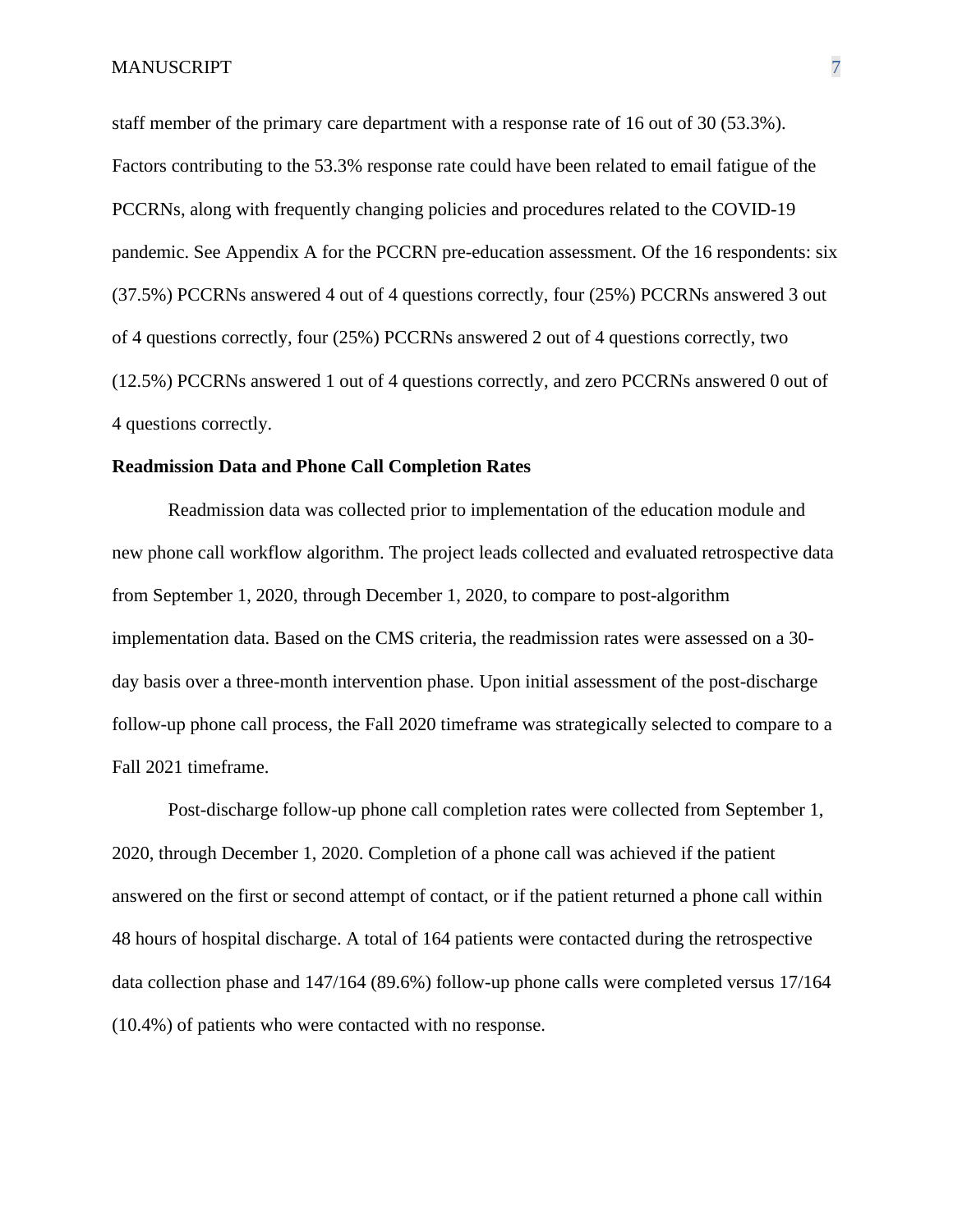#### **REDCap Discrepancy Survey Data**

One project outcome focused on enhancing the collection of REDCap Discrepancy surveys by capturing discharge discrepancies more consistently and accurately. The data were trended over a monthly period and analyzed to identify recurring gaps within the discharge process. REDCap Discrepancy survey data was collected pre-project implementation from September 1, 2020, through December 1, 2020. Notably, verbal reports from the PCCRN staff indicated that the frequency of identified discrepancies were daily and weekly, however, the REDCap Discrepancy surveys reported did not support that frequency.

#### **Statistical Analysis**

Statistical analyses were considered for each project outcome. The responses for the PCCRN knowledge assessment pre- and post- PCCRN education were unmatched pre- to postsurvey due to anonymity of the participants. The organization did not allow allotted numbers to be assigned to staff for assessments. Therefore, following statistical consultation, no formal statistical test was applicable, and results were summarized by correct responses in the pre- and post- assessments. Secondly, the rate of reported discrepancies was compared between the two time periods of pre-PCCRN education and algorithm interventions to post-PCCRN education and algorithm interventions. A test of two Poisson rates was used to test this question to analyze the number of discrepancies within the selected time intervals (NIST/SEMATECH, 2013). Lastly, the 30-day readmission rates among patients who received follow-up calls preinterventions compared to post-interventions were arranged in a 2x2 table. A chi-square test of independence was used to determine whether the 30-day readmission rate differed between the two timeframes.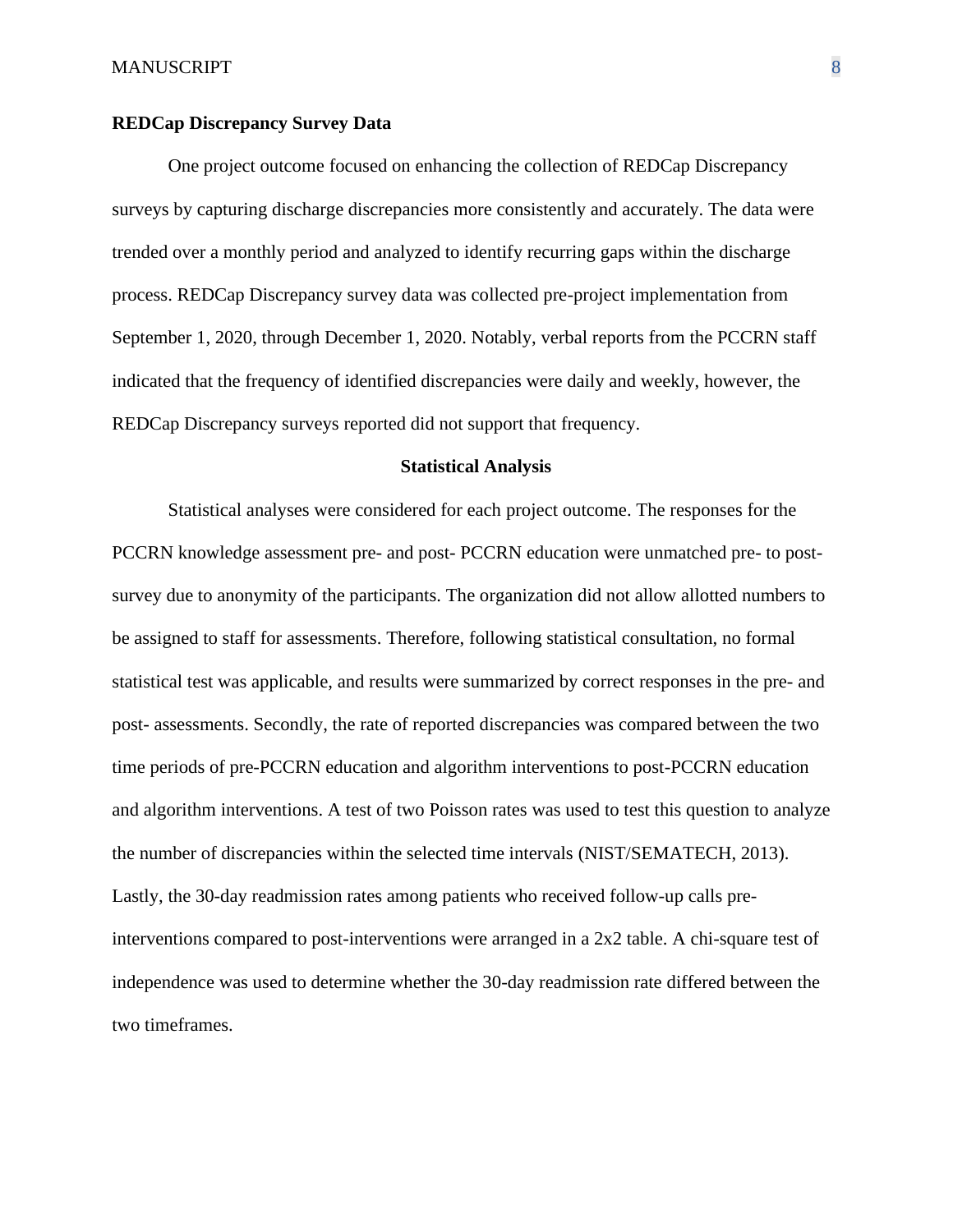#### **Results**

Table 1 summarizes the results of the PCCRN Knowledge Assessments (pre-education module and post-education module). By percentage, the number correct on the pre- and postwere similar. For example, 31% of nurses scored 4 out of 4 correct on the pre-assessment compared to 30% of nurses on the post-assessment; 44% of nurses scored 3 out of 4 correct on the pre-assessment compared to 40% of nurses on the post-assessment, etc. Table 2 provides the number of reported discrepancies between the two 90-day timeframes. There were 233 discrepancies reported during September 1<sup>st</sup> to December 1<sup>st</sup>, 2020, and 268 reported from June 28 to September 28, 2021. Although the increase in reported discrepancies was not statistically significant ( $p = 0.064 > 0.05$ ), it was clinically significant as it supported the effectiveness of the algorithm in increasing consistent usage of reporting via the REDCap Discrepancy Survey tool.

Despite the project interventions, it was reported that readmissions within 30-days posthospital discharge had increased by greater than 20%. The increase in readmissions was statistically significant  $(p < .001)$  but lacked supporting evidence to explain the increase due to differences in sample sizes (147 charts reviewed pre-interventions versus 172 charts reviewed post-intervention).

#### **Conclusion**

The number of nurses taking the pre- and post-surveys had decreased from 16 to 10 responses. Again, contributing factors could have been PCCRN email fatigue, as well as decreased free time to complete due to increased workload (phone calls and documentation). Similar scores may have resulted due to the possibility of different nurses completing each assessment in the absence of an accurate method to track improvement. Notably, there was an increased physical presence to promote the completion of the pre-assessment compared to the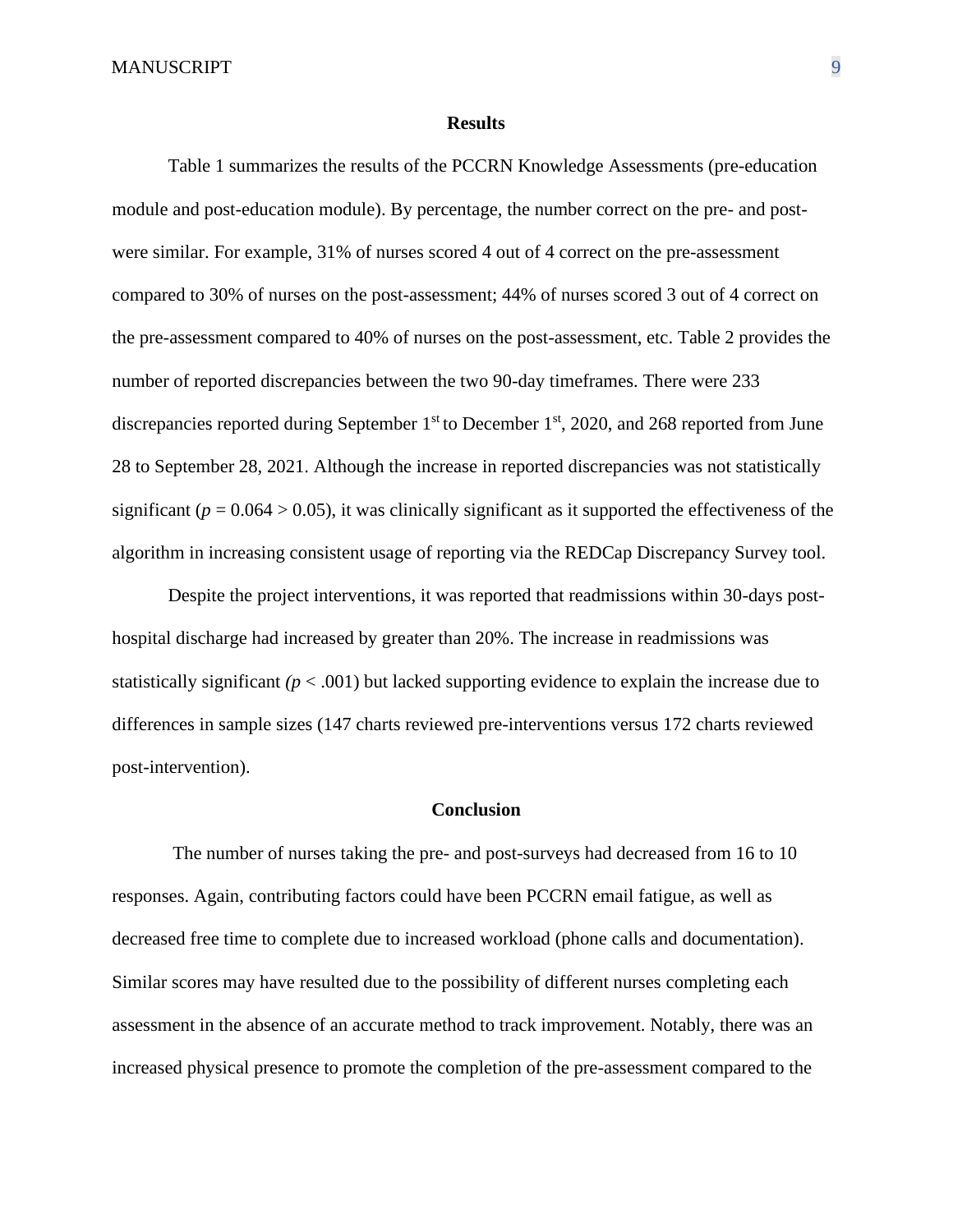completion of the post-assessment following the intervention phase due to the reimplementation of COVID-19 restrictions within the institution. The project leads acknowledged that having anonymity for the assessments was important in obtaining participation, however, it would have been advantageous to create a unique participant identifier to measure and compare pre- and post- PCCRN knowledge assessments.

Although the project did not directly impact 30-day readmission rates, the increase in readmission rates from 2020 to 2021 was statistically significant. This was likely due to multiple external, uncontrollable factors influencing the increase in rates. During 2020, many people avoided healthcare settings due to the COVID-19 pandemic and national restrictions. Czeisler, et al. (2020) reported that a staggering 41% of adults in the United States chose to forego seeking urgent or emergent medical care (12%) and routine care (32%) by June 30, 2020, due to concerns of COVID-19 (para. 2). The World Health Organization (2021) reported that "the pandemic has likely increased deaths from other causes due to disruption to health service delivery and routine immunization, fewer people seeking care, and shortages of funding for non-COVID-19 services." (para. 5). Consistent use of the current discrepancy data collection survey was not reported to be statistically significant but was clinically significant as it supported the algorithm intervention's effectiveness in increasing discrepancy data collection. Lastly, the project leads assisted in identification of an interprofessional team consisting of a quality nurse and clinical nursing specialist to review REDCap Discrepancy Survey and readmission data routinely. The uniform and routine collection of discrepancy data will provide future insight into recurring trends and potential gaps within the inpatient discharge process. Final recommendations for sustainability included PCCRN education, provided by the project, to be administered during new employee orientation and annual or bi-annual PCCRN education as a review. Once the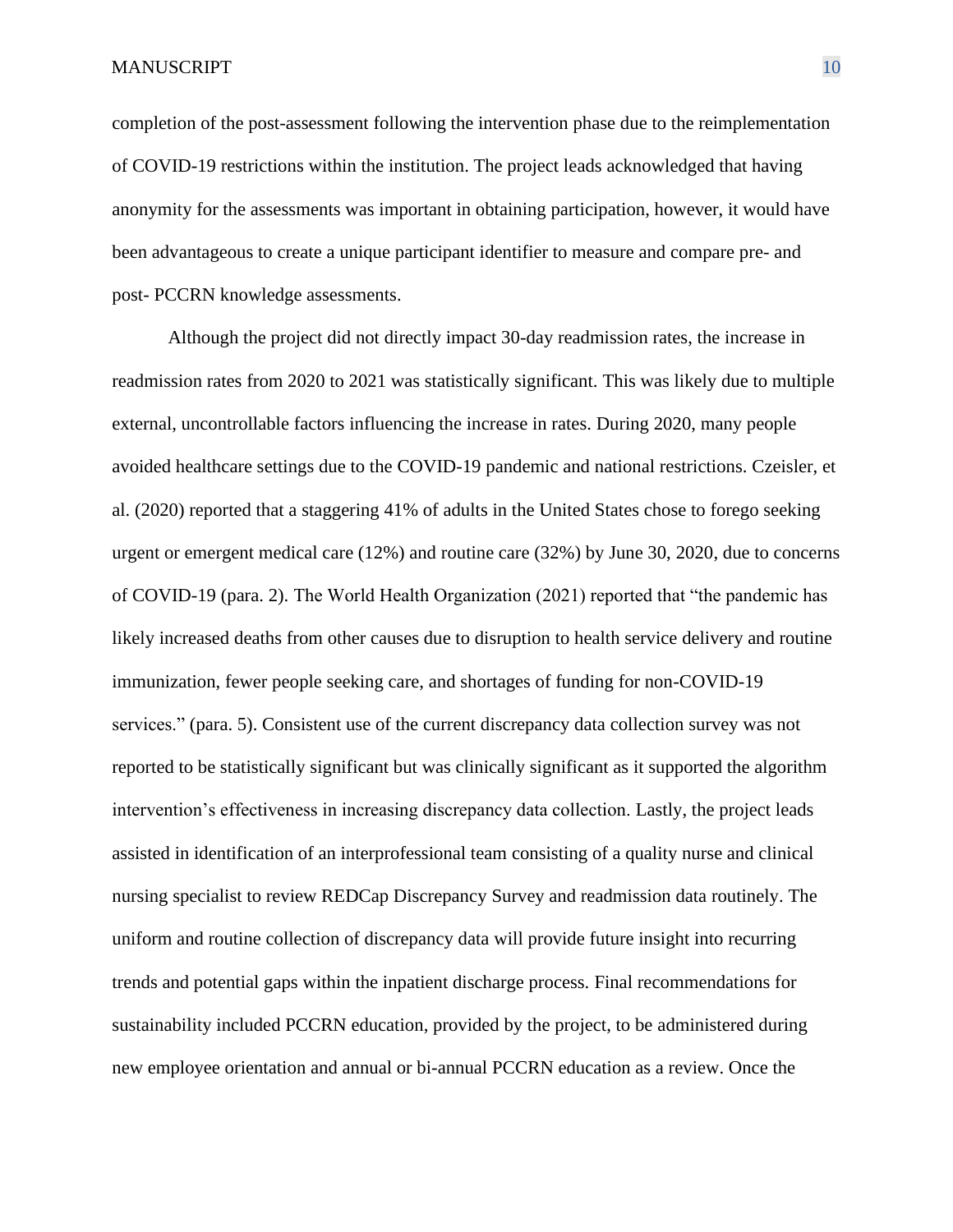improved follow-up phone call process has been established and discrepancy data is being consistently collected, further steps may be implemented to identify frequencies in discrepancies and recurring discrepancies per individual hospital inpatient department.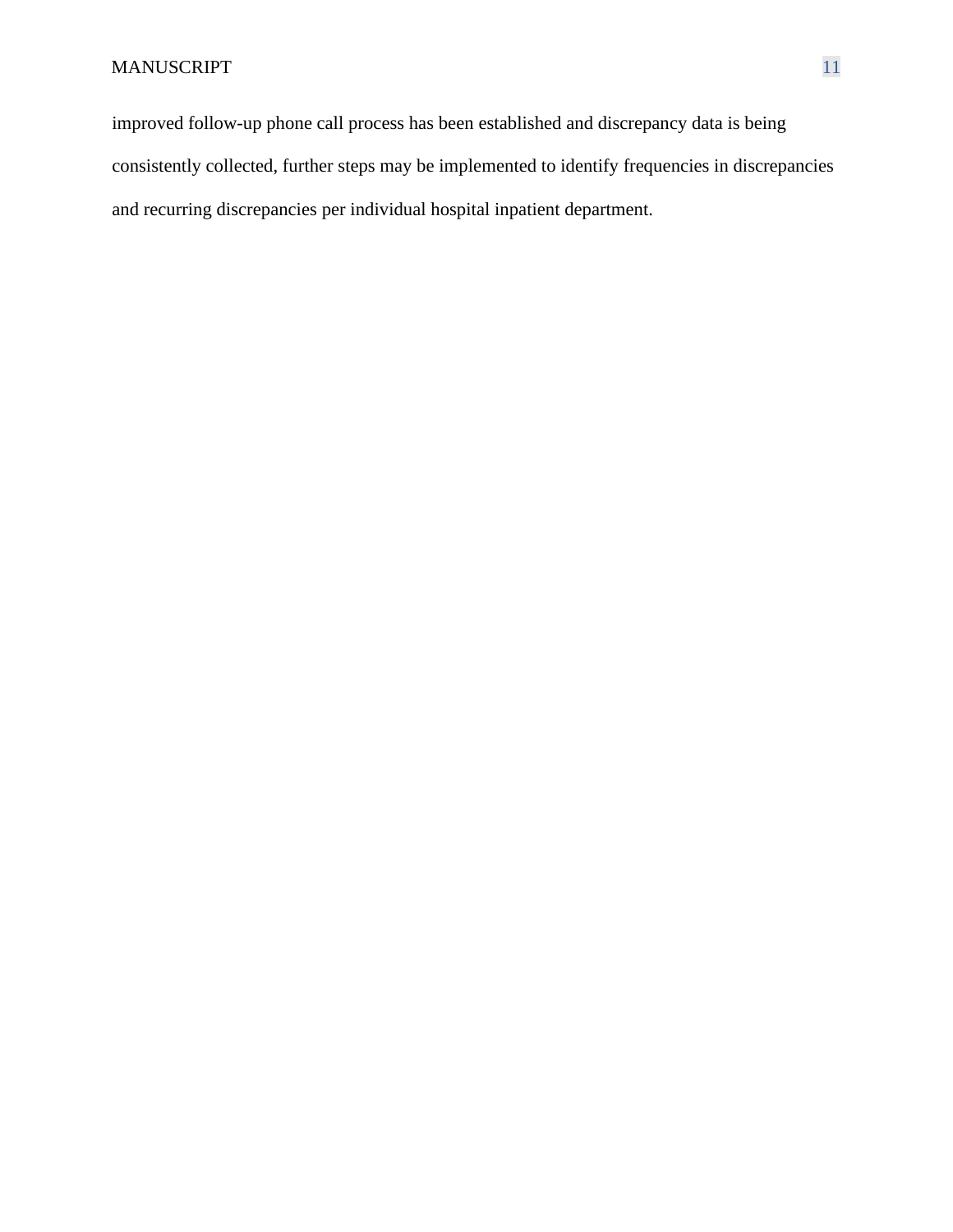#### References

Cassavettes, W. (2018). Discharge calls and avoiding hospital readmissions. *Walden Dissertations and Doctoral Studies*.

- Centers for Medicare & Medicaid Services (CMS). (2017). *Measure information form: 2015 QRURs and the 2017 value modifier.* [https://www.cms.gov/Medicare/Medicare-Fee-for-](https://www.cms.gov/Medicare/Medicare-Fee-for-Service-Payment/PhysicianFeedbackProgram/Downloads/2015-ACR-MIF.pdf)[Service-Payment/PhysicianFeedbackProgram/Downloads/2015-ACR-MIF.pdf](https://www.cms.gov/Medicare/Medicare-Fee-for-Service-Payment/PhysicianFeedbackProgram/Downloads/2015-ACR-MIF.pdf)
- Christie, S. A., Chichom-Mefire, A., Dicker, R.A., Dissak-Delon, F.N., Juillard, C., Mbianyor, M.A., & Tanjong., M.M. (2020). Feasibility of a cellular telephone follow-up program after in sub-Saharan Africa. *World Journal of Surgery, 2020*(44), 2433-2541.
- Clari, M., Frigerio, S., Ricceri, F., Pici, A., Alvaro, R., & Dimonte, V. (2015). Follow-up telephone calls to patients discharged after undergoing orthopaedic surgery: double-blind, randomised controlled trial of efficacy. *Journal of Clinical Nursing, 24*(19-20), 2736- 2744. doi:10.1111/jocn.12795
- Coberley, C., Cottrill, A., Hamar, G. B., Larkin, S., Pope, J. E., Rula, E. Y., & Verrall, S. (2018). Effect of post-hospital discharge telephonic intervention on hospital readmissions in a privately insured population in Australia. *Australian Health Review, 42,* 241-247. http://dxdoi.org/10.1071/AH16059
- Constantino, M., Frey, B., Hall, B., & Painter, P. (2013). The influence of a post discharge intervention on reducing hospital readmissions in a Medicare population. *Population Health Management, 16*(5), 310-316. doi:10.1089/pop.2012.0084
- Czeisler MÉ, Marynak K, Clarke KE, et al. (2020) Delay or Avoidance of Medical Care Because of COVID-19–Related Concerns — United States, June 2020. MMWR Morb Mortal Wkly Rep 2020; 69:1250–1257. DOI: <http://dx.doi.org/10.15585/mmwr.mm6936a4>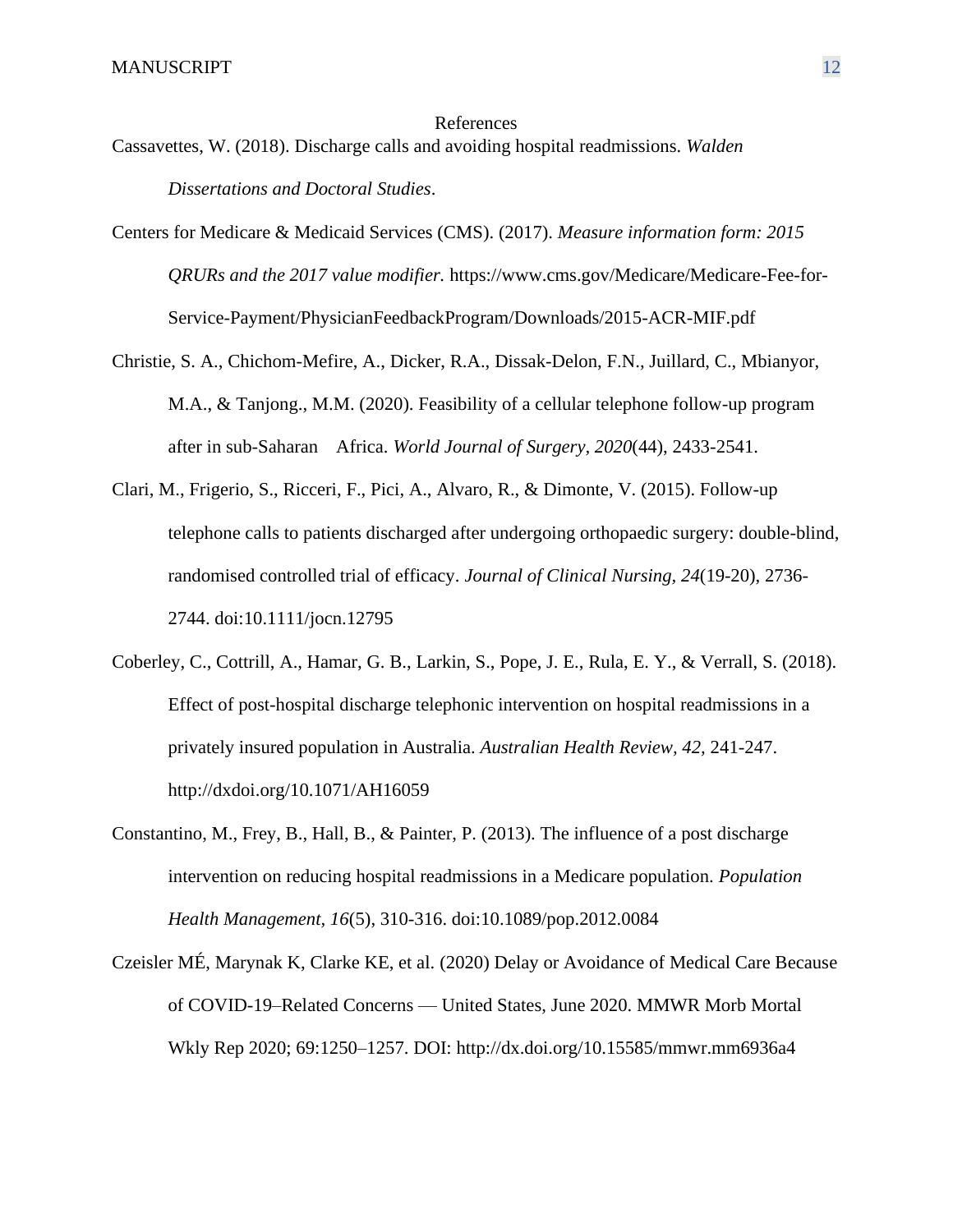- Downes, J., O'Neal, K., Miller, M., Johnson, J., Gildon, B., & Weisz, M. (2015). Identifying opportunities to improve medication management in transitions of care. *American Journal of Health-System Pharmacy, 72 (supplement 2)*, 558-569. doi:10.2146/ajhp150059
- Harrison, P. L., Hara, P. A., Pope, J. E., Rula, E. Y., & Young, M. C. (2011). The impact of post discharge telephonic follow-up on hospital readmissions. *Population Health Management, 14*(1), 27-32. Doi: 10.1089/pop.2009.0076
- Jayakody, A., Bryant, J., Carey, M., Dodd, N., Hobden, B., & Sanson-Fisher, R., (2016). Effectiveness of interventions utilizing telephone follow up in reducing hospital readmission within 30 days for individuals with chronic disease: A systematic review. *BMC Health Services Research, 16*(403). doi: 10.1186/s12913-016-1650-9
- Lewis, E., Boyd-Skinner, C., & Samperi, S. (2017). Telephone follow-up calls for older patients after hospital discharge. *Age and Ageing, 46*(4), 544-546. doi: 10.1093/ageing/afw251
- Luciani-McGillivray, I., Cahill, J.E., Cushing, J., Klug, R., & Lee, H. (2020). Nurse-led call back program to improve patient follow-up with providers after discharge from the emergency department. *Journal of Patient Experiences, 7*(6), 1349-1356. doi: 10.1177/2374373520947925
- Mathew, L. (2016). *Transitional care interventions to reduce 30-day readmissions in adults with heart failure* [Unpublished doctoral dissertation]. Marybelle and S. Paul Musco School of Nursing and Health Professionals.
- Mitchell, S. E., Brach, C., Cancino, R., Holmes, S., Jack, B., Martin, J., Paasche-Orlow, M., & van Deusen Lukas, C. (2016). How hospitals reengineer their discharge processes to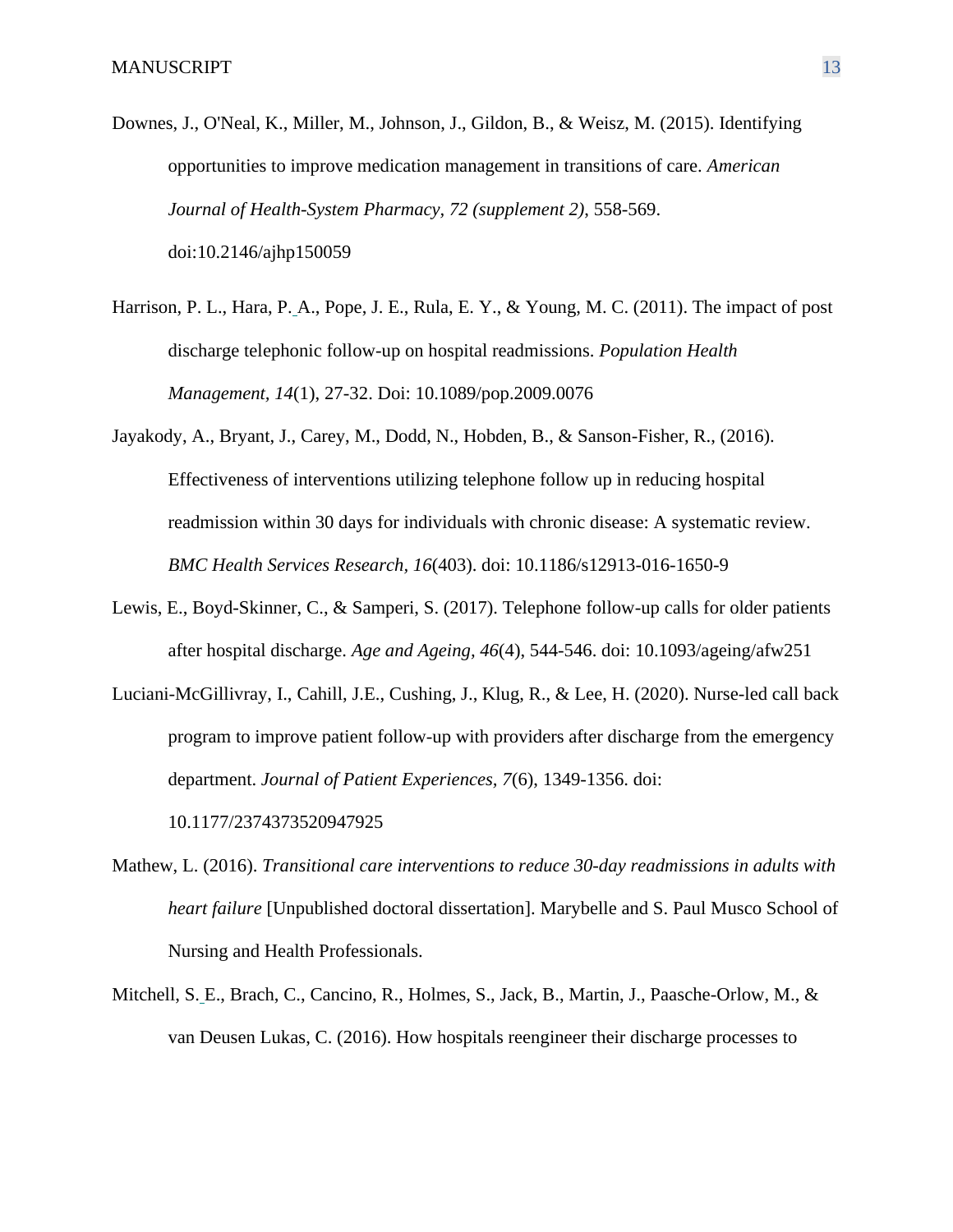reduce readmissions. *Healthcare Quality Journal, 38*(2), 116-126. doi:

10.1097/JHQ.0000000000000005

- Mwachiro, D. M., Baron-Lee, J., & Kates, F. R. (2020). Impact of post-discharge follow-up calls on 30-day hospital readmission in neurosurgery. *Global Journal on Quality and Safety in Healthcare, 2019*(2), 46-52.
- National Institute of Standards and Technology (NIST). (2013). *NIST/SEMATECH ehandbook of Statistical Methods.* [https://doi.org/10/18434/M32189.](https://doi.org/10/18434/M32189)
- Schuller, K. A., Edwardson, N., Gamm, L. D., & Lin, S-H. (2015). Discharge phone calls: A technique to improve patient care during the transition from hospital to home. *Journal for Healthcare Quality, 37*(3), 163-172.
- Tang, N., Fujimoto, J., & Karliner, L. (2014). Evaluation of a primary care-based post-discharge phone call program: Keeping the primary care practice at the center of posthospitalization care transition. *Journal of General Internal Medicine, 29*(11), 1513-1518. doi: 10.1007/s11606-014-2942-6
- Theriot, A. M. (2016). *Improving post-discharge follow-up rates in trauma patients: A doctor of nursing practice project* [Unpublished doctoral dissertation]*.* Southeastern Louisiana University.
- World Health Organization. (2021, May 20). *The impact of COVID-19 on global health goals*. Retrieved from World Health Organization: [https://www.who.int/news](https://www.who.int/news-room/spotlight/the-impact-of-covid-19-on-global-health-goals)[room/spotlight/the-impact-of-covid-19-on-global-health-goals](https://www.who.int/news-room/spotlight/the-impact-of-covid-19-on-global-health-goals)
- Zhang, J.-E., Wong, F., You, L., & Zheng, M. (2011). A qualitative study exploring the nurse telephone follow-up of patients returning home with a colostomy. *Journal of Clinical Nursing, 21*(9-10), 1407-1415. doi:10.1111/j.1365-2702.2011.03824.x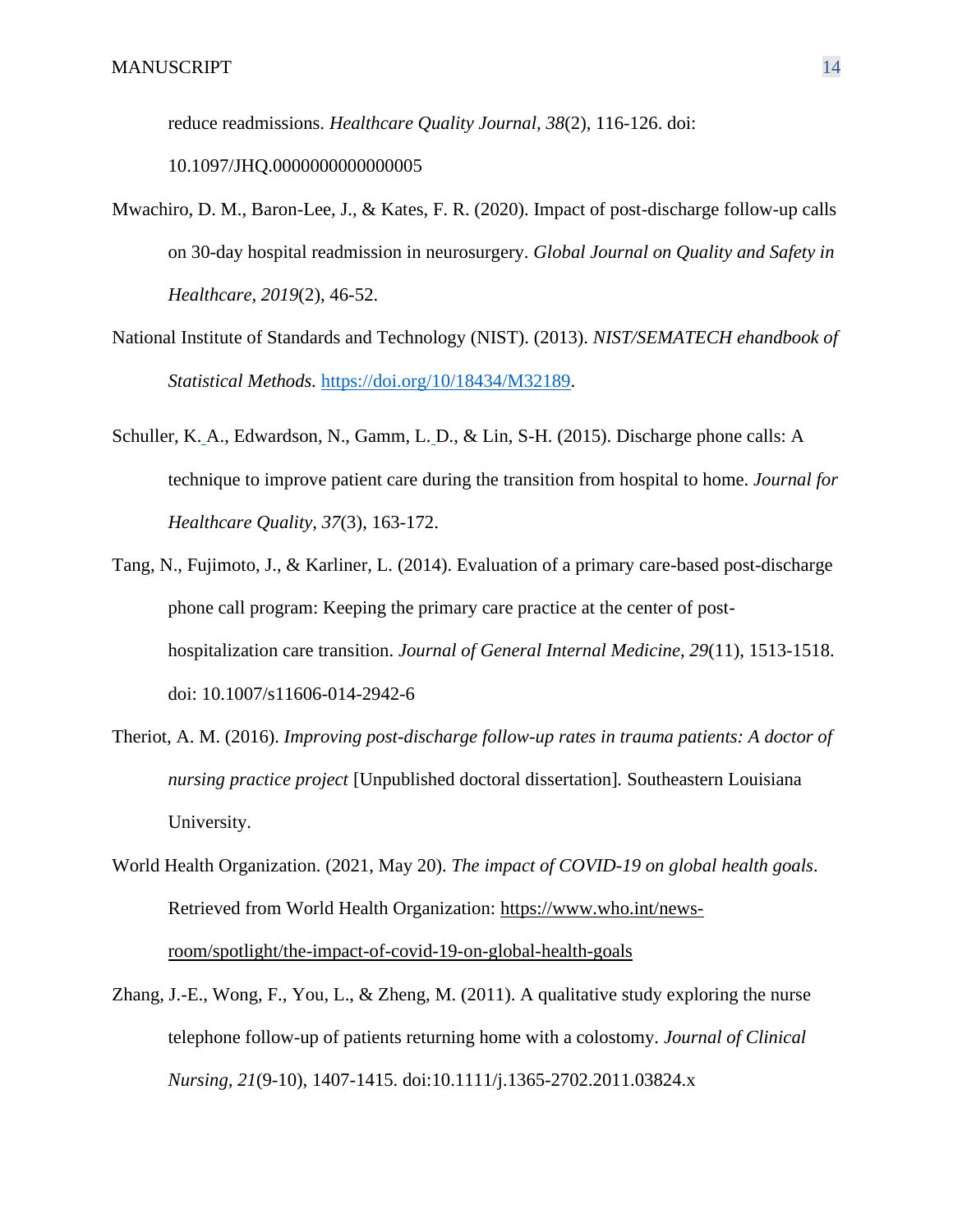### **Appendix A**

Knowledge Assessment for Primary Care Coordinator Registered Nurses (to be administered pre-education and three months post-implementation of algorithm upon completion of project)

Which of the following qualify as a discrepancy in post-discharge follow-up phone calls? (Select all that apply)

- a. Patient verbalized unclear medication instructions
- b. An unscheduled post-hospital follow-up appointment
- c. Patient verbalized understanding of discharge directions provided on the After Visit Summary (AVS)
- d. Patient did not pick up or fill prescriptions

2. When is the most beneficial time to fill out the REDCap Discrepancy survey on an identified discrepancy?

- a. As you are dialing the patient's phone number
- b. Immediately, after the phone call has been completed
- c. At the end of the workday
- d. All of the above are appropriate and beneficial times

3. Which of the following scenarios would indicate the need for a REDCap Discrepancy survey? (Select all that apply)

a. Mr. Spade was discharged from the hospital 30 hours ago. In the follow-up phone call, he verbalizes appreciation for the follow-up. He has no questions relating to his discharge or ongoing care. All medications on his medication list are correct and he has no additional needs. However, Mr. Spade states that no discharge paperwork (discharge summary/AVS) was given to him upon dismissal from the hospital.

b. Ms. Green was discharged from the hospital 24 hours ago with a right upper extremity PICC line for long-term antibiotic therapy. She tells you that she is uneasy about "walking around with this thing in her arm" and that no one has contacted her about continuing her antibiotic infusions. She was due for a dose of medication at 0900, and it is now 1300. Upon further investigation, you learn that there was minimal education about "who" would be providing the therapy while she is at home, and "how" to contact the providers.

c. Jainey, a 19-year-old basketball player, was evaluated in the Emergency Room 32 hours ago for a left ulnar fracture. She received a cast extending above-the-elbow to immobilize the extremity and confirms she has follow-up with orthopedic surgery scheduled in two days. Jainey reported that she picked up her pain medications and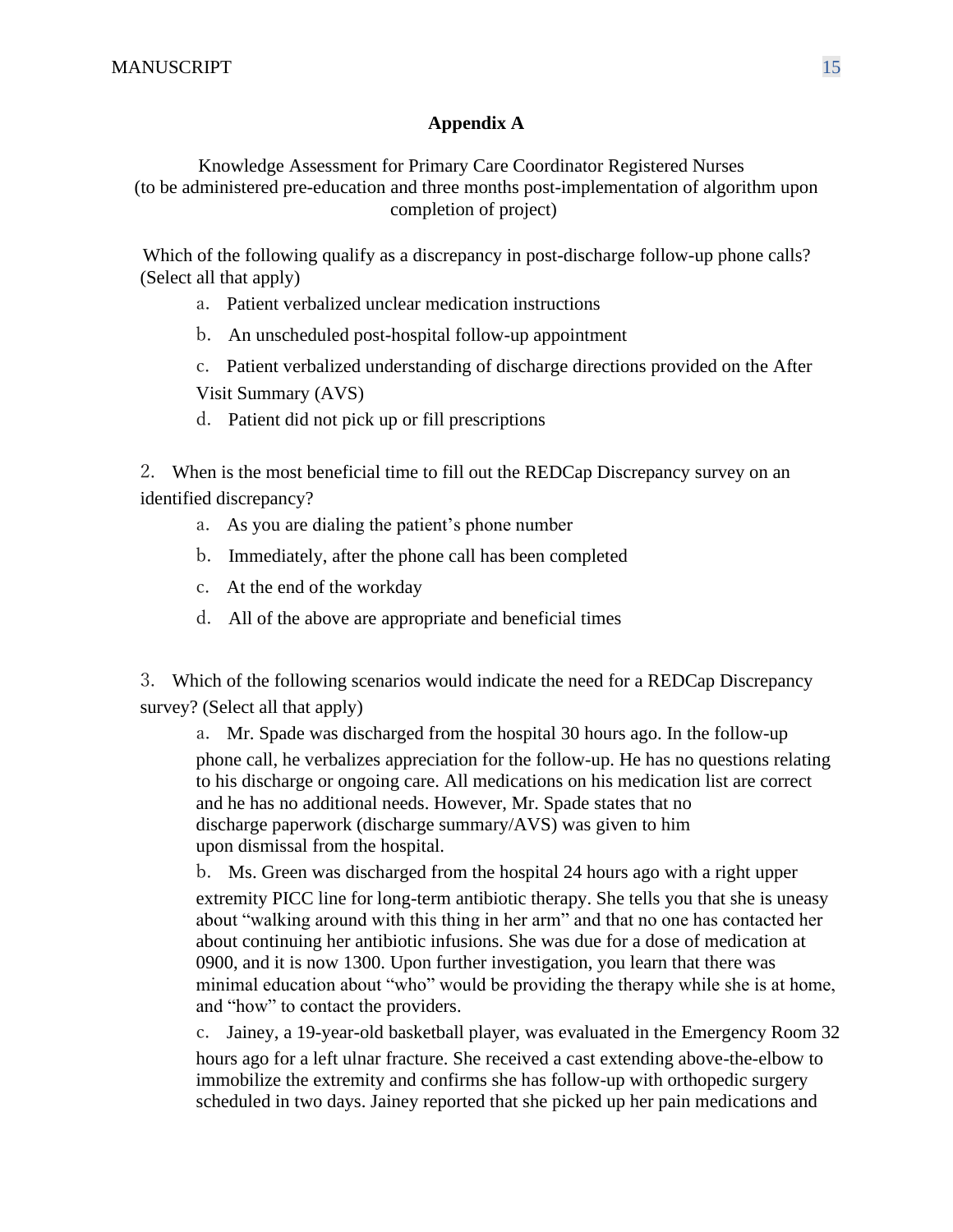has no new symptoms to report. She verbalized understanding of cast care and the follow-up appointment.

d. Mr. Dayton is a 76-year-old farmer that was discharged from the hospital 48 hours ago with a diagnosis of diabetic ketoacidosis. Diabetes Mellitus Type I is a new diagnosis for Mr. Dayton. After asking how he is doing with his new insulin pen, he replies, "Just dandy! Now that I have this handy little pen, I can go back to cookies and Mountain Dew for breakfast! Who knew that one pocket-sized device could cure diabetes?"

- 4. Why is it important to completely fill out the REDCap Discrepancy Survey?
	- a. It is the expectation of the manager
	- b. Information could potentially change the upstream processes at discharge to be more effective and beneficial for patients, thus, improving patient outcomes
	- c. It is a requirement per Joint Commission Standards
	- d. None of the above